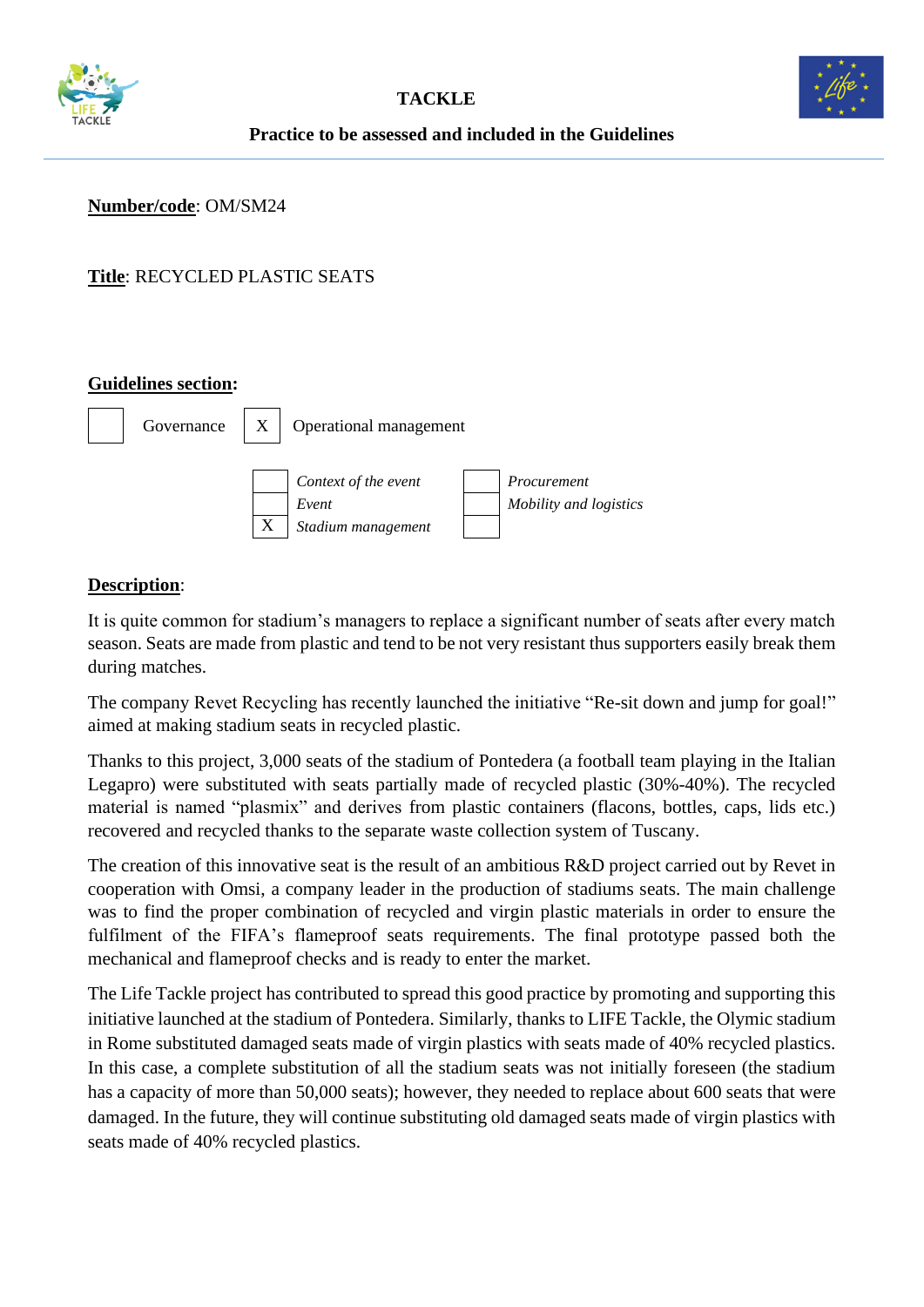## **Environmental benefits**:

This project reduces the withdrawal of raw materials from the environment of about 30%-40%, minimizing the environmental impact of the oil industry - emissions deriving from its extraction, processing and transport. Furthermore, using 30% or 40% of recycled mixed plastics doubles the selflife of these materials, taking them away from the final disposal (energy recovery or landfill).

In particular, traditional seats are made of 1.75 kg virgin polypropylene (baseline), while the seats made of 40% recycled plastics are made of 0.7 kg of recycled plastics and 1.05 kg of virgin polypropylene. Based on SimaPro software for LCA, the environmental benefits of the adoption of recycled seats compared to virgin plastic seats in stadium reduces the carbon footprint from 5.34 kgCO2eq to 3.47 kgCO2eq (-35% of carbon footprint reduction) and the water footprint from 1.65  $m<sup>3</sup>$  water eq to 0.98 m<sup>3</sup> water eq (-41% of water footprint reduction). This means a saving of 5,601 kg of  $CO_2$  and 2,601 m<sup>3</sup> equivalent.

With regard to this practice applied to the Olympic stadium in Rome, it is estimated that by substituting 600 seats in 2021 and 600 seats in 2022 (total  $1200$ ) – i.e. during Life Tackle timespan – the environmental benefits would translate into savings of 2,244 kg of  $CO_2$  and 804 m<sup>3</sup> of water eq. The carbon emission savings could be significant on the long run, especially if the stadium substitutes all its seats. Furthermore, it could also have a reputational positive impact and educational and engaging effect if properly communicated to supporters.

### **Economic benefits**:

Virgin raw materials are subject to speculative dynamics and are particularly affected by schizophrenic and unpredictable fluctuations in the cost of oil, which prevents any long-term expenditure planning. Revet Recycling guarantees constant prices over time for its recycled polyolefin granules, because it reintroduces post-consumer flows of materials that are totally independent of oil price dynamics.

Revet is now trying to optimize the production process in order to lower the final price that is still higher than the price of seats made of 100% virgin plastics.

Moreover, the cost of seats made of recycled plastic lowers if the stadium orders a larger number of seats.

### **Applicability and replicability potential**

Every stadium could start substituting its seats with seats made from recycled materials. However, right now, Revet Recycling is the only known producer of such a type of seats thus, it may have production limits. Furthermore, the farer the stadium from Tuscany, the higher the CO2 emissions due to seats transport thus, it could be reasonable to arrange big orders with the aim of optimizing logistics' environmental impact.

**Sources** [www.revet.com](http://www.revet.com/) [www.omsi.it](http://www.omsi.it/)